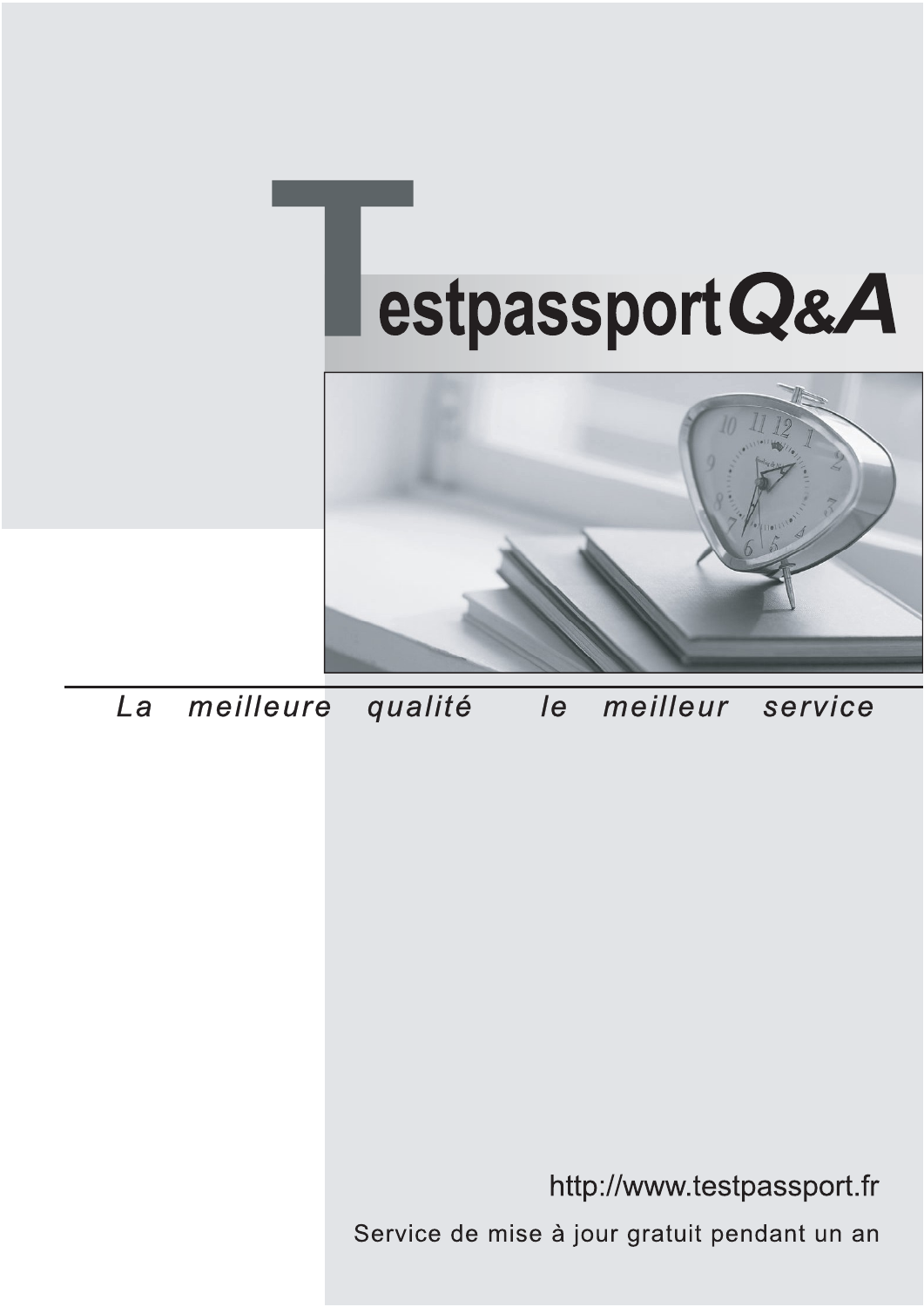# **Exam** : **C1000-056**

### **Title** : IBM App Connect Enterprise V11 Solution Development

## **Version** : DEMO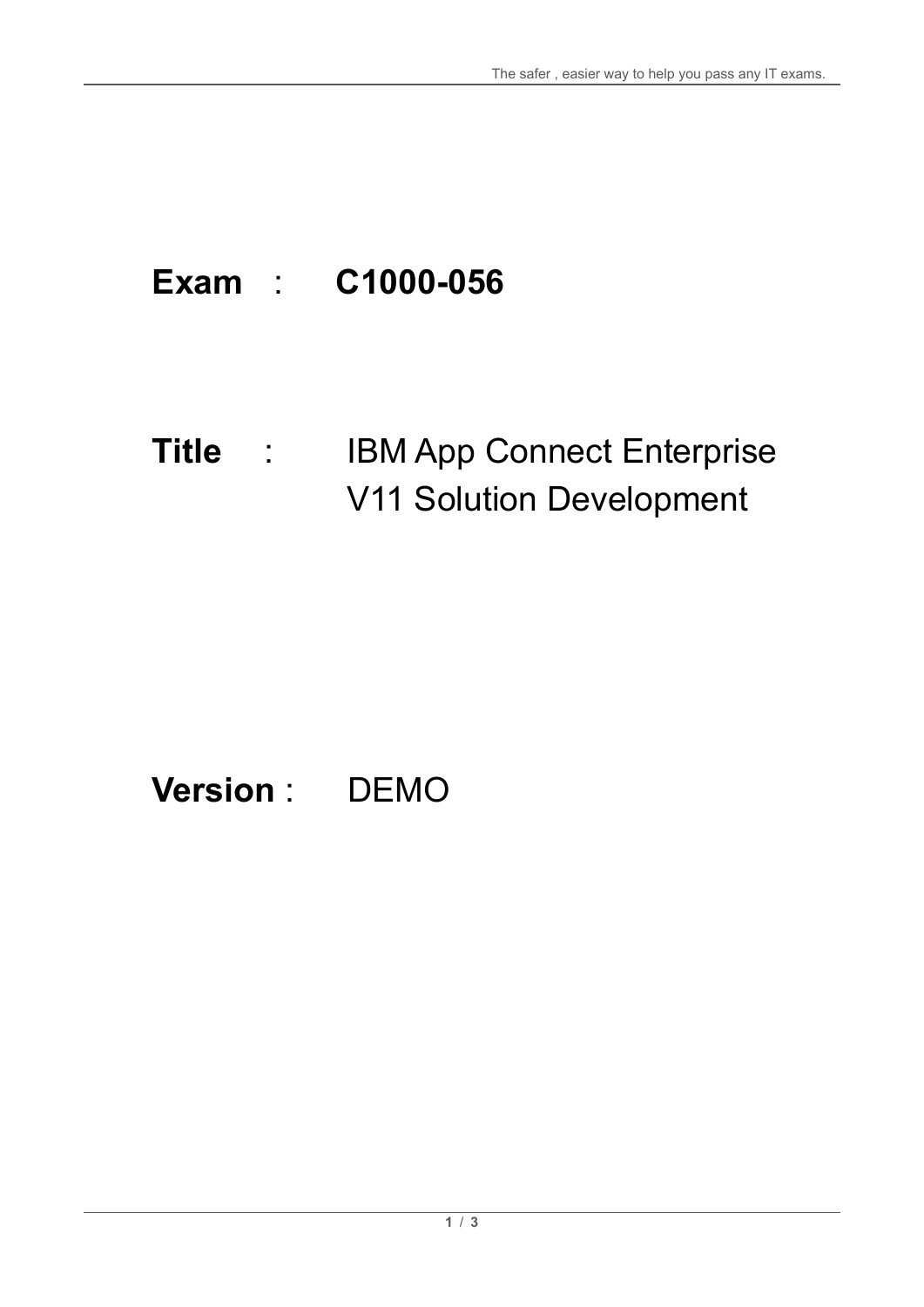1.Which statement is true about shared libraries?

A. If a shared library (A) references another shared library (B), shared library (B) can create a reference to shared library (A)

- B. Static libraries can reference shared libraries but cannot reference other static libraries
- C. Integration Projects can reference shared libraries
- D. A shared library must be deployed with or before an application that references it

#### **Answer:** B

2.How can an MQGet node be configured to read a message from a queue without deleting it?

- A. Set "Copy Message" property to None
- B. Check the "Read Only" property
- C. Set "Generate Mode" property to None
- D. Check the "Browse Only" property

#### **Answer:** A

#### 3.DRAG DROP

What is the correct order of steps to create an Integration Service from scratch?

#### **Unordered Options**

#### **Ordered Options**

Click File > New> Integration Service

Enter a name for the integration service and optionally, a description.

Specify where the interface definition will be stored (inline or shared library)

Specify how the interface for the integration service will be defined and select 'Define it myself' using the integration service editor

#### **Answer:**

#### **Unordered Options**

Click File > New> Integration Service

Enter a name for the integration service and optionally, a description.

Specify where the interface definition will be stored (inline or shared library)

Specify how the interface for the integration service will be defined and select 'Define it myself' using the integration service editor

#### **Ordered Options**

| Click File > New> Integration Service                                                                                                          |
|------------------------------------------------------------------------------------------------------------------------------------------------|
| Enter a name for the integration service and<br>optionally, a description.                                                                     |
| Specify where the interface definition will be<br>stored (inline or shared library)                                                            |
| Specify how the interface for the integration<br>service will be defined and select 'Define it<br>myself' using the integration service editor |

#### **Explanation:**

To create an integration service by defining a new interface, complete the following steps: Procedure

1. Open the New Integration Service wizard by using one of the following methods: